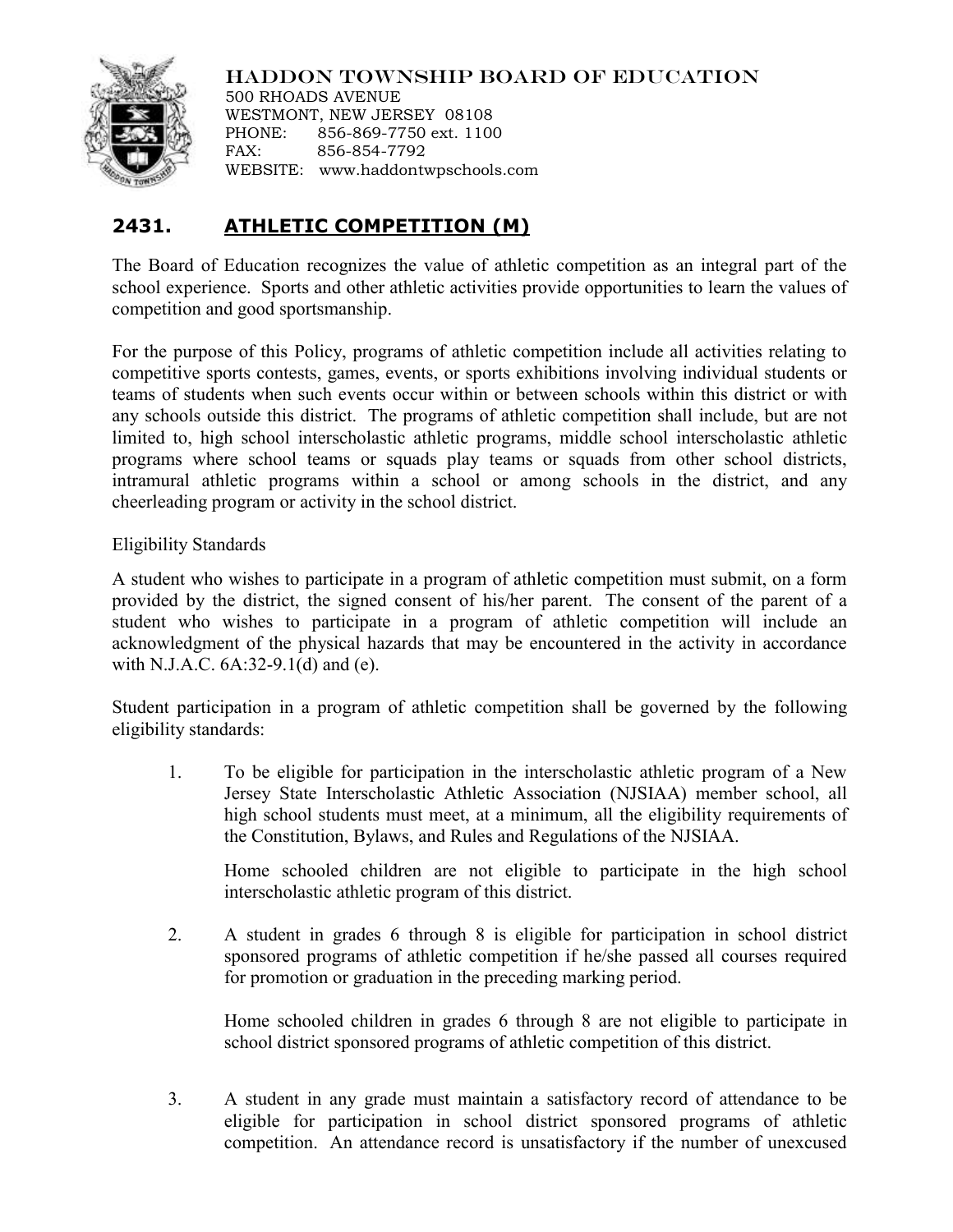absences exceed 3 (three) school days in the marking period prior to the student commencing participation in school district sponsored programs of athletic competition.

A student who is absent with an unexcused absence for a school day may not participate in school district sponsored programs of athletic competition the afternoon or evening of that school day.

A student who is serving an in-school or out-of-school suspension may not participate in school district sponsored programs of athletic competition while serving the suspension.

4. A student in any grade who fails to observe school rules for student conduct may forfeit his/her eligibility for participation in school district sponsored programs of athletic competition.

Notice of the school district's eligibility requirements shall be available to students.

Required Examinations – Interscholastic or Intramural Team or Squad

Students enrolled in grades six to twelve must receive a medical examination, in accordance with the provisions of N.J.S.A. 18A:40-41.7, prior to participation on a school-sponsored interscholastic or intramural team or squad and any cheerleading program or activity.

The examination shall be conducted within 365 days prior to the first day of official practice in an athletic season with examinations being conducted at the medical home of the student. The "medical home" is defined as a health care provider and that provider's practice site chosen by the student's parent for the provision of health care pursuant to N.J.A.C. 6A:16-1.3. If a student does not have a medical home, the school district shall provide the examination at the school physician's office or other comparably equipped facility. The parent may choose either the school physician or their own private physician to provide this medical examination. The medical examination required prior to participation shall be in accordance with the requirements as outlined in N.J.A.C. 6A:16-2.2(h)1 and Regulation 2431.2 and shall be documented using the Pre-Participation Physical Evaluation form required by the Department of Education.

The school district shall distribute the Commissioner of Education developed sudden cardiac arrest pamphlet to a student participating in or desiring to participate in an athletic activity, as defined in N.J.S.A. 18A:40-41.e., and the student's parent(s) shall each year and prior to participation by the student in an athletic activity comply with the requirements of N.J.S.A. 18A:40-41.d.

The school district shall annually distribute the Commissioner of Education developed educational fact sheet relative to use and misuse of opioid drugs for sports related injuries to parents of students who participate in athletic activities and comply with the requirements of N.J.S.A. 18A:40-41.10.